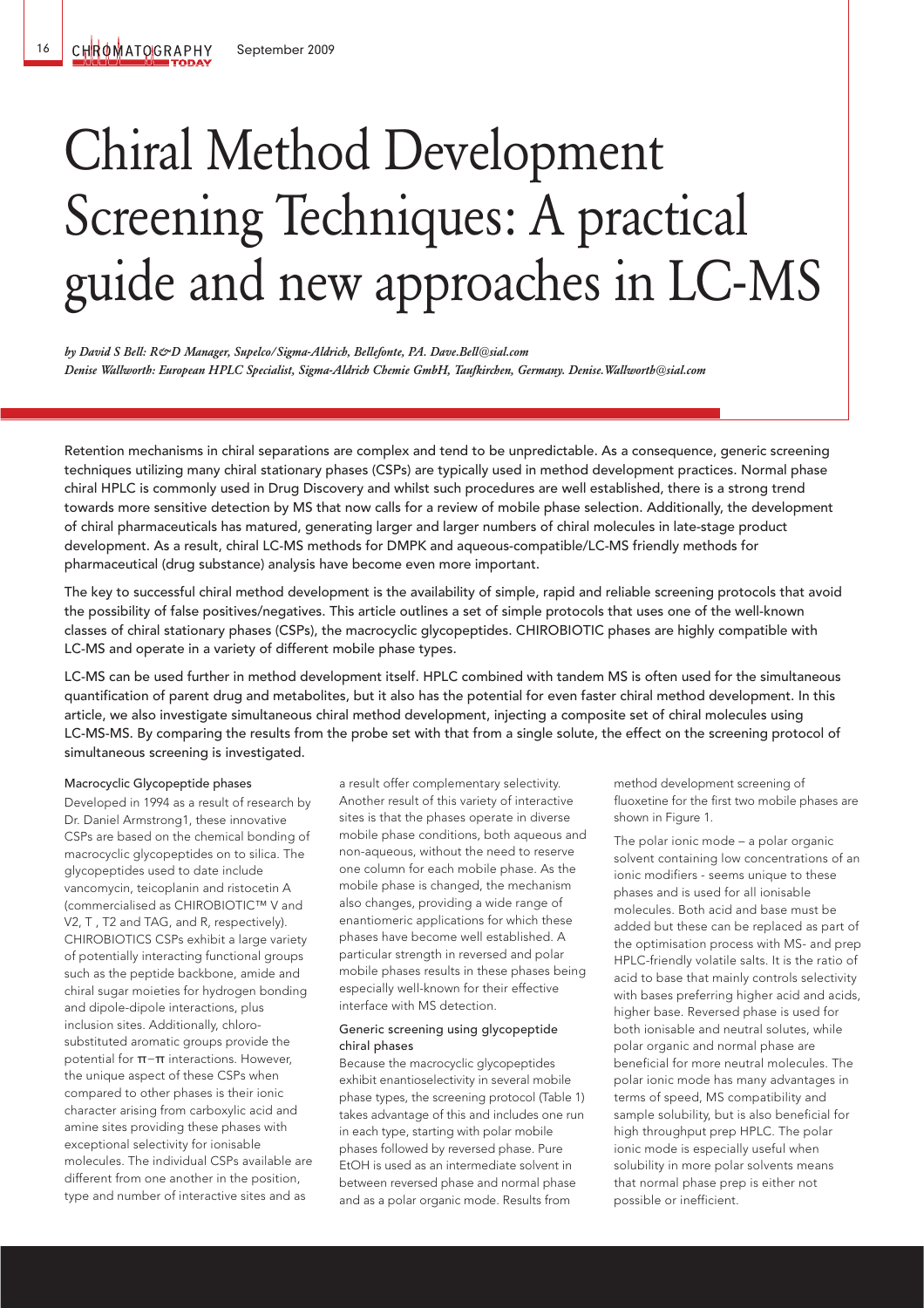| Mobile phase type     | <b>CHIROBIOTIC V2, T, R, TAG</b>   |
|-----------------------|------------------------------------|
| Polar Ionic Mode      | 100/0.1/0.1 (v/v/v), MeOH/HOAc/TEA |
| <b>Reversed Phase</b> | 30/70, ACN/20mM NH4Ac, pH 4.0      |
| Polar Organic Mode    | 100% EtOH                          |
| Normal Phase          | 30/70, EtOH/Heptane                |

Table 1. Suggested method development screening mobile phases

| Spectrum                             | Column                 | mode       | elution       |
|--------------------------------------|------------------------|------------|---------------|
| $\frac{1}{20}$<br><u> Ammunðun</u>   | CHIROBIOTIC TAG        | <b>RP</b>  | No Elution    |
| $\frac{1}{25}$<br>$\frac{1}{2}$      | <b>CHIROBIOTIC TAG</b> | <b>PIM</b> | No Separation |
| $\frac{1}{25}$                       | <b>CHIROBIOTIC V2</b>  | RP         | Separation    |
| $25$ $25$                            | <b>CHIROBIOTIC V2</b>  | PIM        | Separation    |
| $\frac{1}{25}$<br>$\frac{1}{2}$<br>5 | CHIROBIOTIC T          | <b>RP</b>  | No separation |
| $\frac{1}{25}$<br>20<br>ь            | <b>CHIROBIOTIC T</b>   | <b>PIM</b> | No Separation |

Figure 1. Method development screening for Fluoxetine: CHIROBIOTIC V2 in both RP and Polar Ionic Mode show selectivity.



Figure 2. Partial results of batch screening on CHIROBIOTIC TAG in the Polar Ionic Mode (Extracted Ion Current)



Figure 3. Van Deemter curve for Chirobiotic T in Polar Ionic Mobile Phase

# Chiral LC-MS-MS

Since LC-MS has the ability to separate in the mass/charge dimension, it should be possible to screen for a chiral method for many analytes simultaneously. CHIROBIOTIC stationary phases operate best in both reversed-phase and polar ionic modes, both of which are highly amenable to LC-MS. In a recent LC-MS study in our laboratory the polar ionic mode was used to test the efficacy of batch screening to identify unique selectivity, using a set of 14 basic probes differing over a wide range of pKa values, hydrophobicity and molecular weight. The extracted ion current of the β-blocker metoprolol was used to monitor impact of mobile phase variables on selectivity and retention, comparing single injection results against the probe mix in order to investigate the potential for batch injections in method development. In one such comparison, a slight variation in enantiomer response due to ion-suppression by co-eluting peaks was observed; however, retention and selectivity were not compromised when using the probe test mix approach (Table 2). Since this approach is being developed for qualitative method development purposes only, this indicates that batch injections would not result in a false negative result. The results from batch screens on the Chirobiotic TAG showed high selectivity and retention for many bases. Figure 2 shows the results from the amphetamines in the probe mix, and these columns also showed good selectivity towards the beta-blockers and overall greater retention for bases compared to the other Chirobiotic phases.

| Instrument:     | Waters/Micromass ZQ,<br>Single Quadrupole,<br>Waters Alliance 2690 |
|-----------------|--------------------------------------------------------------------|
| Column:         | Chirobiotic T,<br>150 cm x 4.6 mm, 5 µm                            |
| Temperature:    | $35^{\circ}$ C                                                     |
| Mobile Phase: I | 0.1%, w/v ammonium acetate in<br>methanol (Polar Ionic Mode)       |
| Flow Rate:      | 1 mL/min                                                           |
| Detection:      | ESI, Positive Ion Mode, scan<br>range m/z 150-500                  |
| Inj. Volume:    | 5 µL                                                               |

Table 2: Conditions for simultaneous LC-MS chiral screen

The probe mix was also used to study the impact of buffer (salt) type, buffer concentration, and acid/base ratio on retention and selectivity in the polar ionic mode2 Frequently, when optimising the method for MS detection or prep HPLC, a volatile salt such as ammonium acetate or ammonium formate replaces the traditional